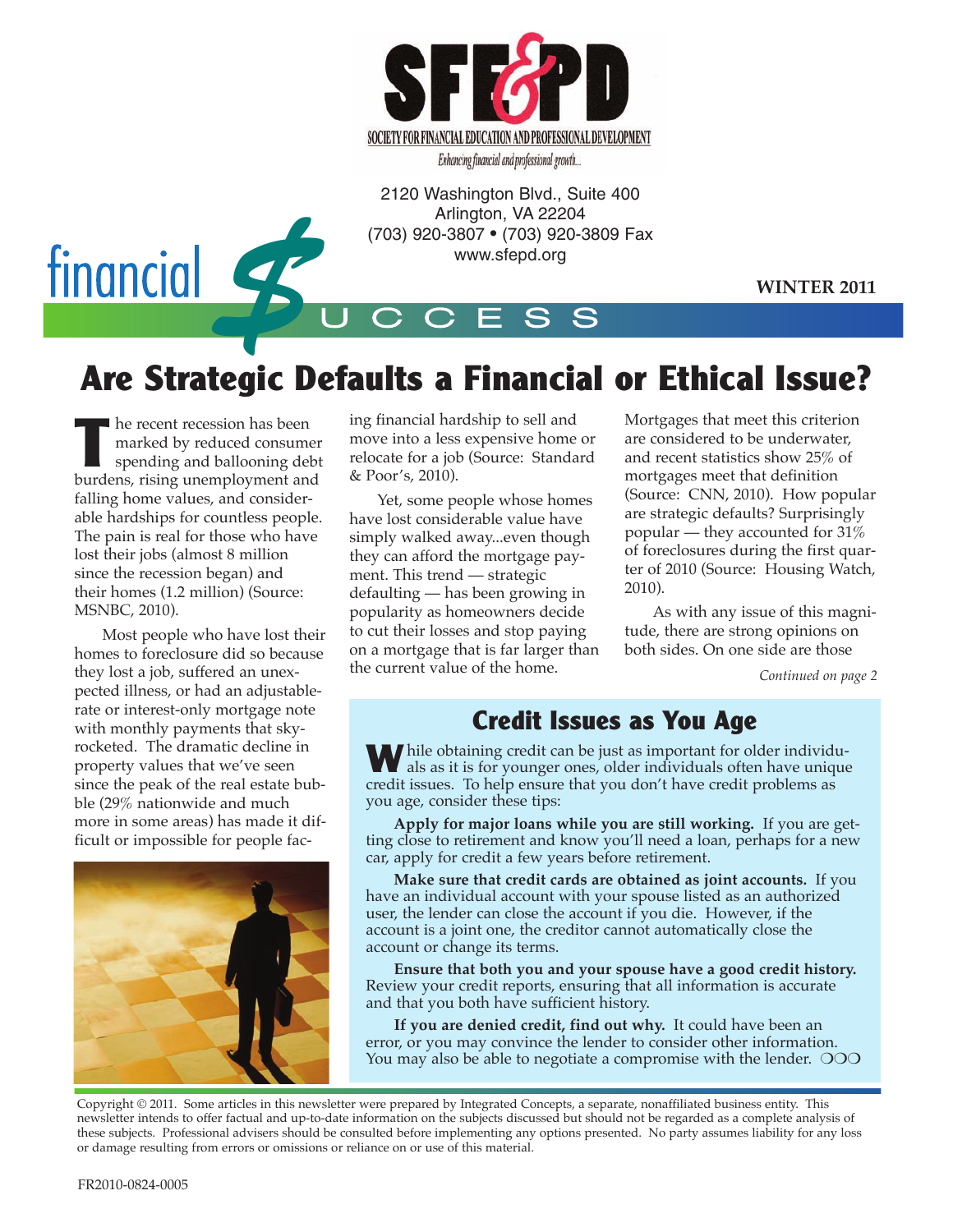#### **Strategic Defaults**

#### *Continued from page 1*

who believe it is highly unethical for a borrower to walk away from a mortgage contract when he's still financially able to make payments. When borrowers enter into an agreement with a financial institution, a legal contract is signed and the borrowers become obligated to make the payments required under the contract. This line of argument holds that walking away from a home and dishonoring the mortgage contract is a breach of good faith between the lender and the borrower and is, therefore, unethical.

On the other side of the issue are those who argue that a mortgage contract is nothing more than a business deal. Like many agreements in the financial world, if the terms no longer benefit both parties, the deal can be broken — ethically and legally (in fact, contracts provide for default and repossession as a possible outcome). Thus, the fact that a home mortgage is just a business deal excludes any moral, emotional, or ethical underpinnings.

Either way, the decision to default — strategically or otherwise — is certainly not one to be taken lightly. First, the borrower's credit rating (based on a scale of 300 to 850) is likely to take a big hit, as much as 160 points (Source: CNN, 2010). Second, it could be difficult to obtain credit for a number of years; and if a future lender does agree to issue another loan, the interest rates may well be higher. Finally, in some states, lenders have a right to pursue a deficiency judgment in court — to pursue the borrowers for any difference between the price at which the foreclosed home sells and the value of the mortgage note.

This past summer, Fannie Mae announced future restrictions applicable to borrowers who strategically default, indicating that strategic defaulters will be

### **Selling Your Home at a Loss**

ith the current state of the real estate market, more and more taxpayers may find themselves in a situation where the sale of their home results in a tax loss or their net sales price is less than the amount of their outstanding mortgage.

When selling a home, the basic tax rule is you can exclude gains of up to \$250,000 if you are a single taxpayer and up to \$500,000 if you are married filing jointly, provided the home was your primary residence in at least two of the preceding five years. But what happens if you have a loss on the sale? Since your primary home is not considered investment property, you cannot deduct a loss on your income tax return.

Although not a short-term solution, one way around this is to convert your home to rental property. Then, when the property is sold, the loss can be deducted as a capital loss, as long as you can prove the home was permanently converted to income-producing property. Your basis for calculating the loss is the lesser of your actual cost or the property's fair market value when it was converted to rental property. For instance, if you bought a home for \$250,000, converted it to rental property when it was worth \$225,000, and

disqualified for new Fannie Maebacked loans for seven years after their foreclosures. Also, Fannie Mae says it will go to court where it can to try to recoup outstanding mortgage debt from borrowers who strategically default.

You need to consider your own financial situation when deciding if a strategic default makes sense for you. If you can afford your mortgage and aren't planning to move for at least 10 years, then it may not matter that your home is worth less sold it for \$200,000, your loss would be \$25,000, not \$50,000.

When calculating your gain or loss on the sale of your home, don't confuse your mortgage balance with the basis in your home. Your basis is the amount you paid for the home plus any improvements. It is possible for your mortgage and equity loans to exceed the sales price. If you sell the home for less than your mortgage amount, then you will owe more than you received but it is still possible to have a gain for tax purposes. For instance, assume you purchased a home many years ago for \$200,000, have a mortgage and equity loan totaling \$300,000, and sell the home for \$250,000. Although you have to pay \$50,000 out of pocket for the mortgage and equity loan, you will have a \$50,000 gain for tax purposes.

Due to the home sale gain exclusion, you can exclude up to \$250,000 if you are a single taxpayer and up to \$500,000 if you are married filing jointly, provided the home was your primary residence in at least two of the preceding five years. If you move out of the house and it takes longer than three years to sell your home, your gain could be taxable. Please call if you'd like to discuss this in more detail. OOO

#### than your mortgage today.

On the other hand, if you don't plan on staying in your home for very long, if you purchased your house solely as an investment vehicle, if it is significantly underwater, if you can stomach the effects your default will have on your neighborhood, and if you can save money renting, then walking may be the best financial option for you. Ethical? That's up to your best judgment. OOO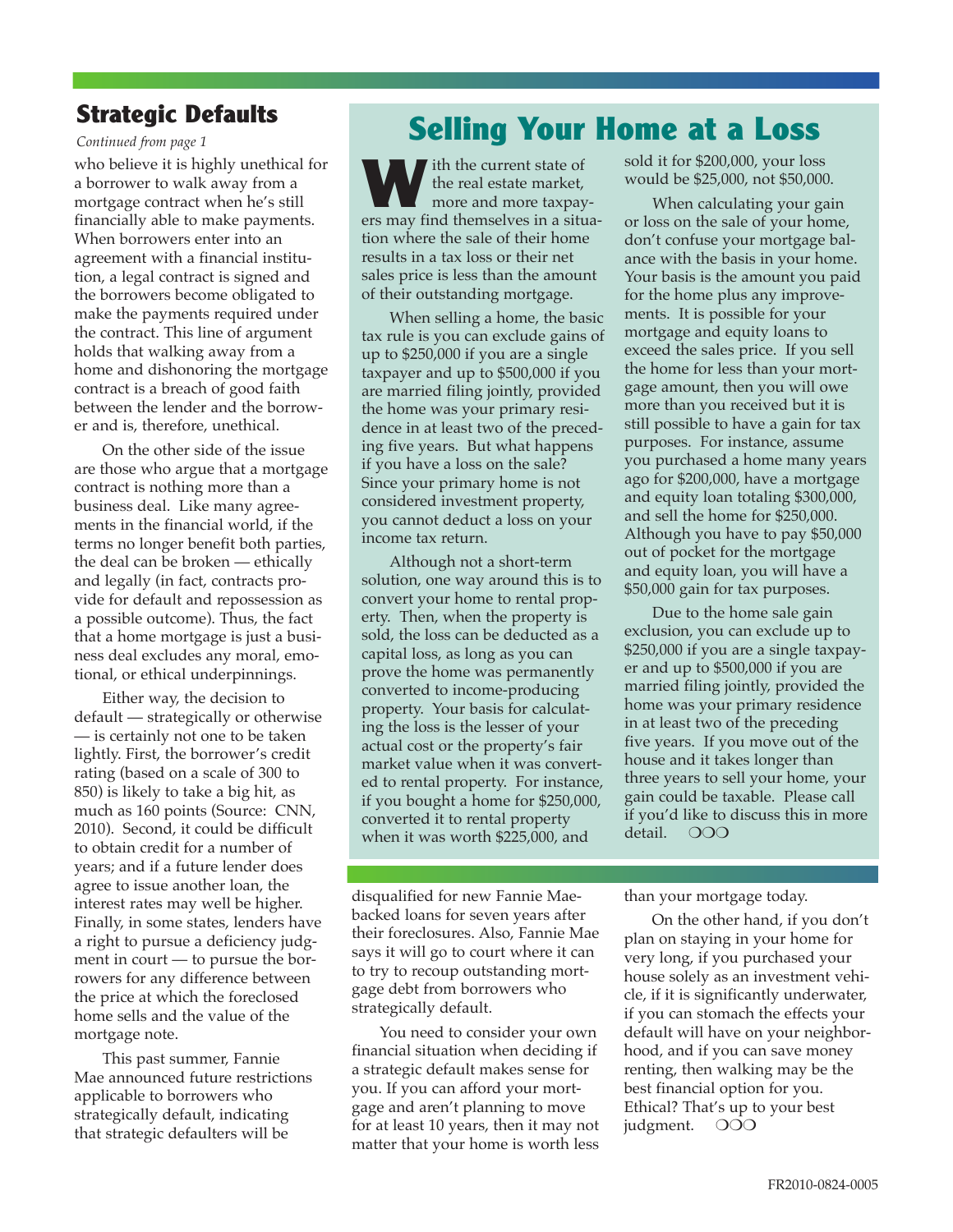#### **Before Purchasing That Stock**

**M** hether you're investing for the first time or buying new stocks to augment your current portfolio, there are five important questions to ask yourself:

**What's your objective?** Is your ideal stock one that pays a high dividend or one that has a high growth rate with no dividends? Is it a stock with relatively little price volatility but lower potential gains or one with a lot of potential risk and higher potential rewards?

How you answer those questions — and the stocks you choose — depends on your objectives. If capital preservation is your goal, for example, a lower-risk stock is probably preferred. On the other hand, if you're young and growth is your target, a higher potential return stock may make more sense.

**Is your portfolio diversified?** When considering which stock to purchase, determine whether you need to target your investment in certain areas to balance out your diversification. Make sure your portfolio isn't concentrated in just one industry, but spread out over at least four or five. And there are other dimensions to consider as well, such as cap weighting (large, mid, and small), style (growth or value), and geography (U.S.-based, developed foreign markets, and emerging markets).

**What's your expected holding period?** If you're looking to trade for quick gains, your expected



holding period is short. In that case, you need to be sure you are timing your purchase so you're getting in near the beginning of an upswing, not the end of one. If you are buying for the long term, on the other hand, the price you pay is less critical.

**What's the prevailing market trend?** In the 1990s, the market was so strong that almost any stock you bought was likely to go up in value. But in a trendless or declining market, it's a lot harder to find a winner, at least in the short and intermediate terms. That's because the majority of stocks move in the same direction as the market, no matter how fundamentally strong a stock may be.

**At the current price, would you be paying too much?** To answer this question, you'll have to consider some basic fundamentals. First, look at the stock's price/earnings  $(P/E)$  ratio, which is its price per share divided by earnings per share. How does it compare to the stock's normal range, and how does it compare to its competitors?

In addition to the P/E ratio, you should examine the stock's past and future earnings growth rate. Then look at its price/earnings to growth ratio (PEG ratio). The PEG ratio compares the stock's P/E ratio to its five-year projected earnings growth rate. A PEG ratio of 1 to 1.5 is typically considered normal. A PEG of 2.0 or higher is often a sign that a stock is overpriced, while a PEG ratio below 1 may be an indication that the stock is a bargain.

Please call if you'd like help reviewing your stock investments.  $\cap$ 

#### **Do You Have a Budget?**

A budget serves as a road map<br>for your spending, helping you find ways to save more money for your financial goals. For a onemonth period, keep track of every dollar you spend, whether by cash, check, or credit card. Break down those expenditures by category and total them for the month. Are you surprised by how much small expenditures add up over a month? To make sure you get the maximum benefit from the budgeting process, keep these points in mind:

Use spending categories that make sense for your spending patterns. If there are areas with good potential for spending reductions, even if the amounts are relatively small, set them up in their own categories.

4Set up enough categories to give you a good feel for your spending patterns, but not so many that it becomes difficult and time-consuming to monitor your progress.

4Include nonrecurring items in your budget, such as gifts, tuition, insurance premiums, property taxes, etc.

Periodically compare your actual expenditures to your budgeted expenditures to find out where you are having problems.

4While everyone in the family should have some cash that can be spent without accounting for it, don't make the amount so large that it detracts from your savings efforts.

4Include savings in your budget and make sure you actually save that amount every month.

While at times a budget may not seem worth the effort, remember that it is a tool to help you accomplish your financial goals. Remain committed and stick with it.  $\circ$  000